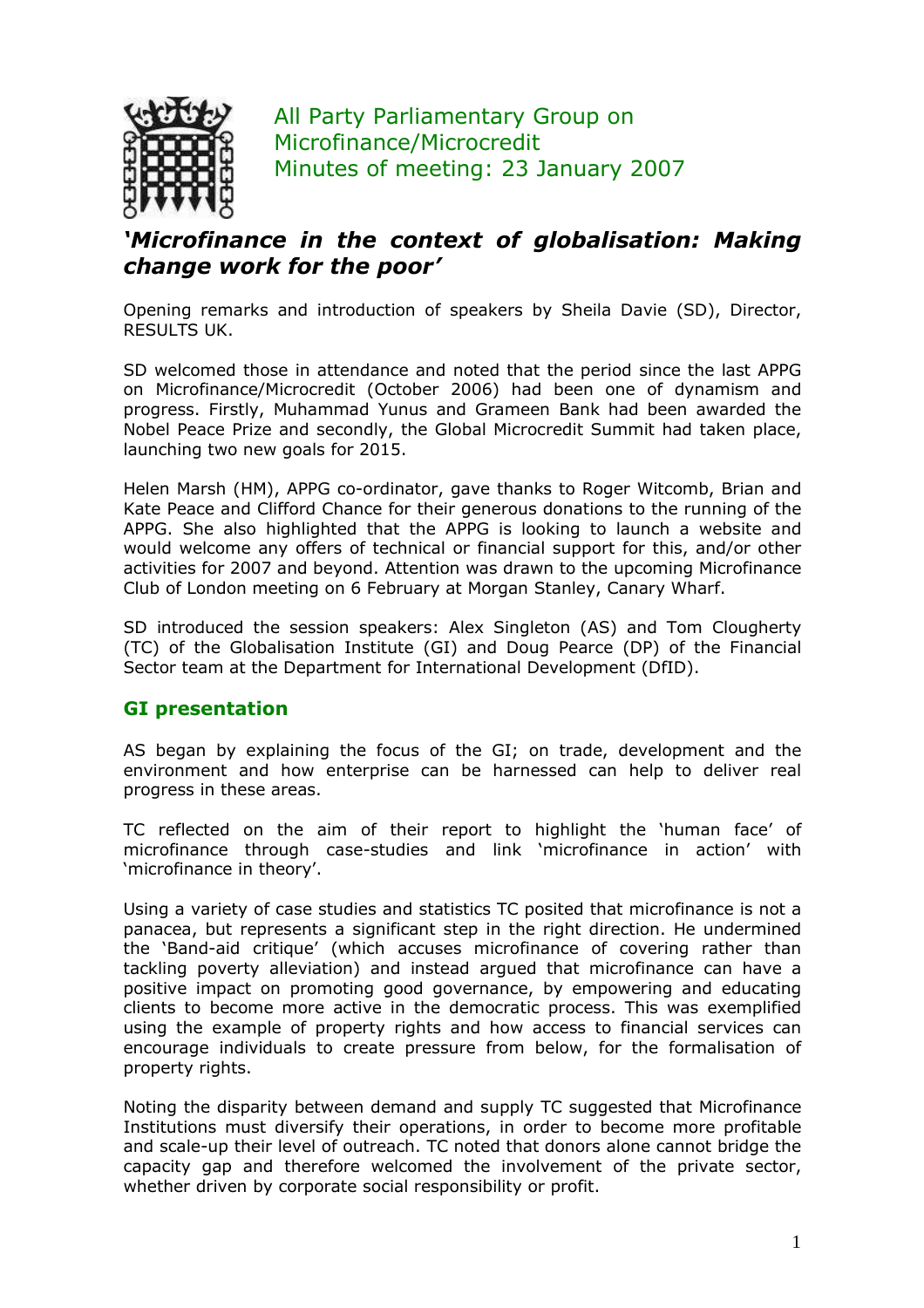AS highlighted that DfID had taken two different approaches to spending in recent years; firstly through a conditionality based approach and latterly through direct budgetary support (conditionality free/reduced). He voiced a concern that DfID's budget may be being less well spent now than when conditionality was attached.

AS suggested a number of recommendations for DfID to take onboard; 1) increasing the percentage of its budget dedicated to microfinance 2) creating a larger and more specialist team on microfinance within the Department 3) monthly reporting on microfinance to the Secretary of State.

Given DfID's focus on promoting good governance AS noted that microfinance was a well suited development tool and suggested that DfID's significant increase in total budget (to 0.7 GDP) provided the opportunity to spend more on start-up funding for Microfinance Institutions and technical assistance in-country.

AS also asked how many staff within DfID are focused solely on microfinance.

## DfID presentation

DP began by echoing the need for a quantum leap, to scale up access to financial services from the current 200 million to the 2 billion people who lack access.

He noted that DfID's most recent White Paper made concrete objectives for Microfinance, focusing on; tackling barriers to financial services, promoting microfinance initiatives and working with the EU on a wide-scale remittances programme.

DP posited that the role of government is not as service provider but as creator of an enabling environment. To produce the 10 fold scale-up required DP asserted that the private sector has a critical role to play. The challenge for Microfinance Institutions is how to expand capacity. As aid budgets are comparatively small, compared with the finance that banks can mobilise, there is an ever-increasing role for private sector.

DP highlighted key areas in which governments can create impact:

- 1) Regulating and enabling a positive framework (examples of DfID supported initiatives include; the Financial Deepening Challenge Fund, Bangladesh PROSPER programme and the FIRST initiative).
- 2) Bridging the lack of information barrier helping to understand and meet the financial needs of the unserved.
- 3) Promoting technical innovation to help lower the cost of microfinance and expand outreach. (examples of DfID supported initiatives include; GSM mobile phone banking and the 'sendmoneyhome.org' website).

In conclusion DP illustrated that we all share the same challenge of scaling-up microfinance, and of ensuring that – in line with the Microcredit Summit Campaign goals – the poorest are also reached.

In response to the previous presentation DP noted that there are 6 members of the 'Financial Sector' team at DfID London, which focuses on a variety of issues including microfinance. Globally there are 12 staff which focus on microfinance, with a number focusing on private sector development. These numbers are provisionally and will be confirmed subsequently.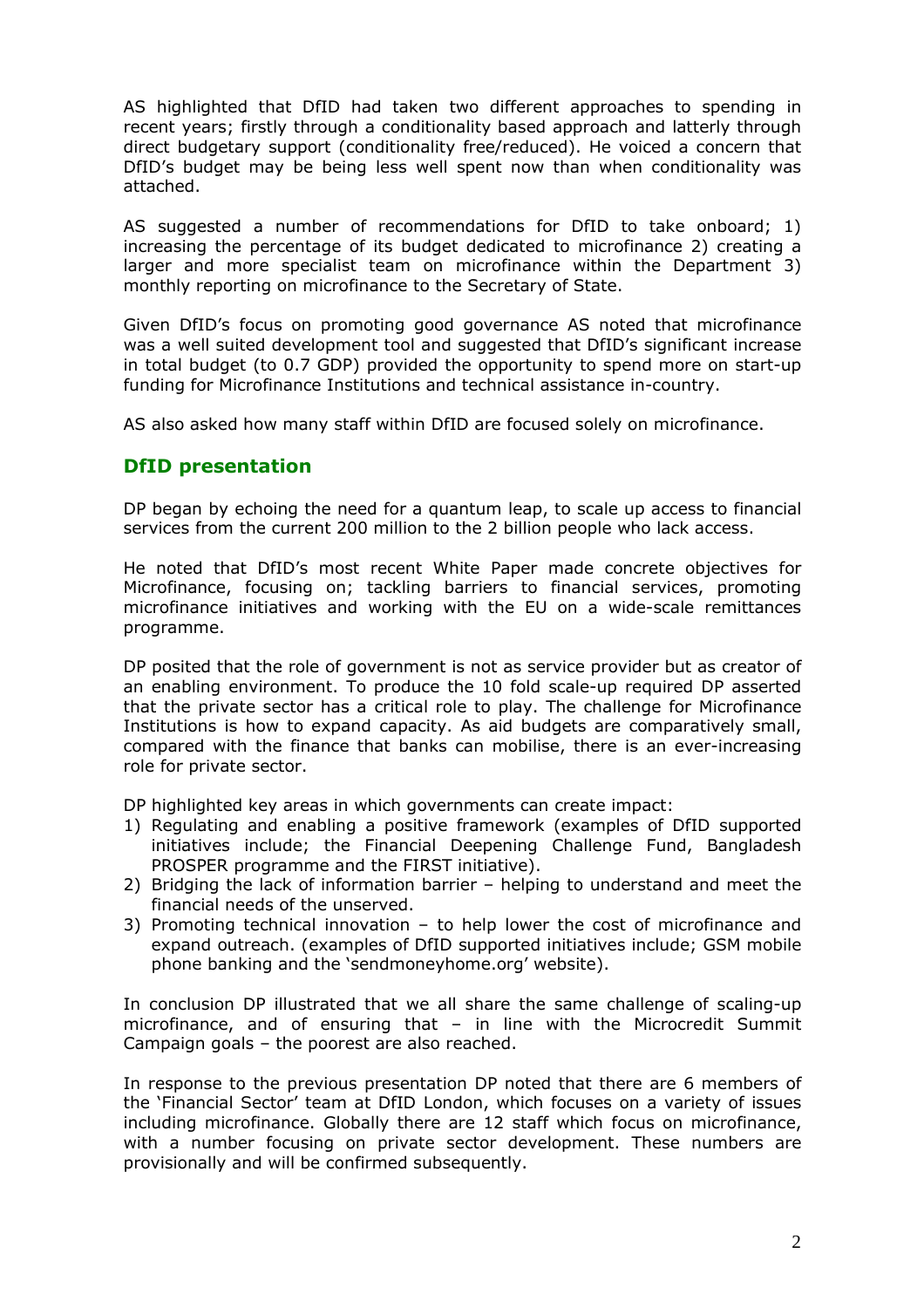DP reiterated that DfID supports a country-led approach to development and that microfinance can be congruous with this (through, for example, Poverty Reduction Strategy Papers).

AB thanked the speakers for their valuable contributions and asked for questions from the floor.

Gareth Evans, Maxwell Stamp: question on the ways in which DfID will engage and scale-up activity of existing MFI's, particularly in the African context.

DP responded that the majority of the largest poor and unreached populations are in Asia but a number are in Africa, such as Ethiopia and DRC. He noted that capacity issues are a particular constraint in Africa, but that 6 of the 8 DFID microfinance programmes are in Africa, working towards overcoming capacity, policy and procedural barriers. DFID also supports microfinance through the World Bank and IFC, both of which support microfinance in Africa. Africa itself recognises that investment in Africa is lacking.

Tom Hall, Microloan Foundation: question on whether there is a fit between sustainability and reaching the poorest. Where does microfinance sit as a poverty reduction strategy as opposed to a profit making mechanism?

AS asserted that the diversity of microfinance options meant that serving the 'elite poor' was not necessarily problematic. By serving whoever is reachable, some of the benefits are likely to 'trickle down' to poorer people within the community.

TC added that the GI doesn't prioritise profit-making but that it does enable Microfinance Institutions to dig deeper and reach more clients.

William Derban - Barclays bank: Comment on the lack of focus on informal financial systems that have served many communities in developing countries for many years. He went on to explain a project by Barclays in Ghana, where they are working very closely with susu collectors – informal savings collectors in market areas. This programme has helped to mobilise over  $£1.7m$  in less than a year, proving that there is a lot of money within the informal sector. The question was whether the research by the Globalisation Institute looked at this sector at all.

AS answered that the research had not looked at it, but agreed that it was an important area that needed looking into.

Gareth Evans, Maxwell Stamp: question on DfID's openness to providing loans to achieve scale and enable access to mainstream credit – there is a small gap to reaching a sustainable level.

DP noted that microfinance can either be combined or kept separate from business development services. He noted that the trick is to bring costs down through increasing scale and using technology; the bigger the Microfinance Institution the lower the cost to the client. DP agreed that there may still be a place for structural subsidy – internal cross-subsidising can be effective.

Mosleh Ahmed, Microfinance Club of London: question on how the poor's collateral of 'credit-worthiness' can be capitalised upon so clients can graduate to commercial banking.